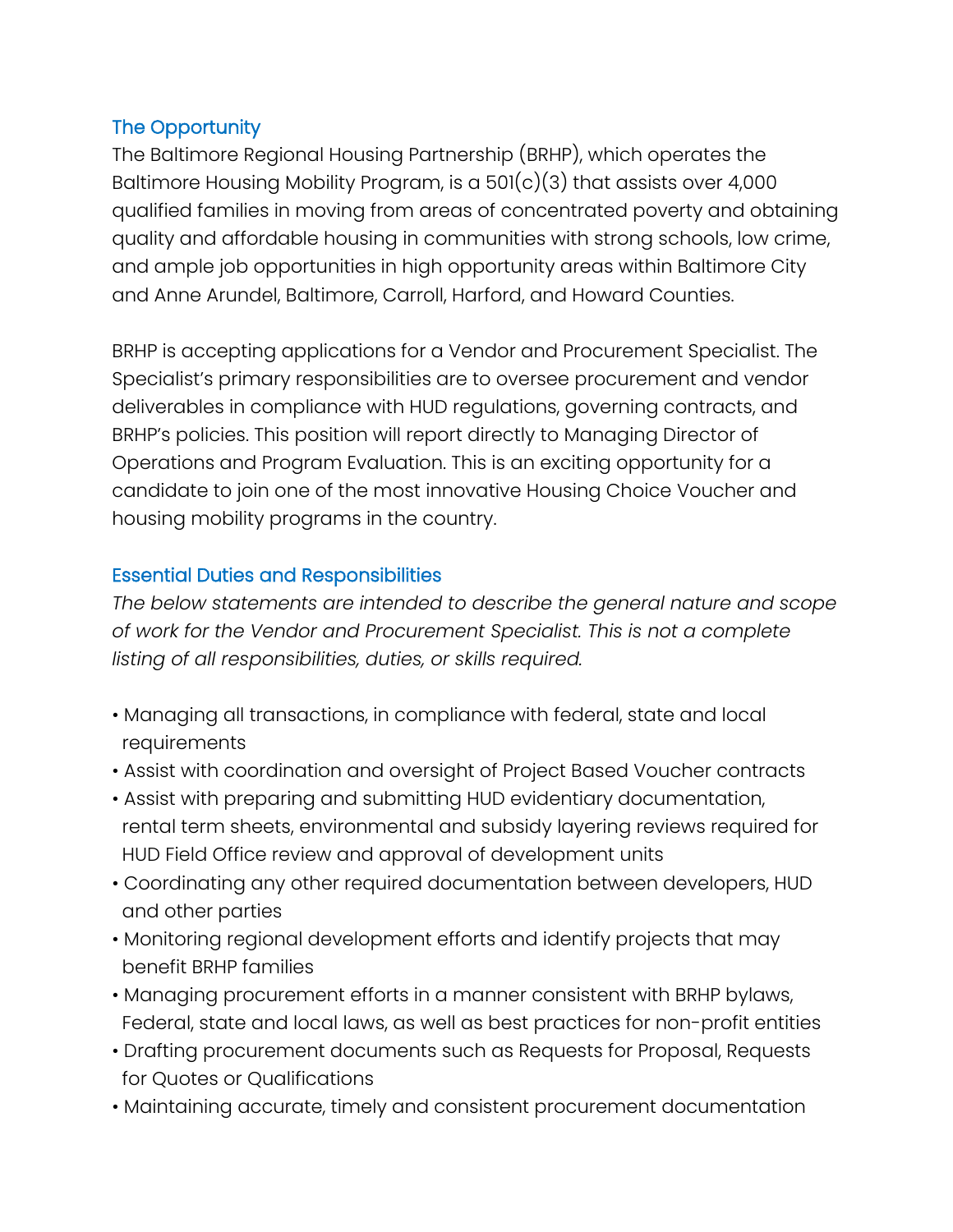- Monitor vendor contracts and deliverables
- Serve as point of contact for vendors providing services to BRHP
- Evaluate contracts for consistency with business needs and BRHP policies
- Intervene with vendors when contract obligations remain unfulfilled
- Work to identify potential vendors to meet operational and programmatic needs
- Work to develop contracts with external entities requiring BRHP's services

#### General Requirements

- Honesty and integrity
- Professional behavior and respect for colleagues, clients and external partners
- Collaborative, supportive approach to work, open-minded to learning new processes
- Track record of reliable attendance and punctuality
- Strong work ethic
- Ability to work in a fast-paced environment and to handle and prioritize multiple projects, deadlines, and excellent time management
- Experience working with a diverse population

#### Required Knowledge and Skills

- Ability to gain thorough knowledge of and to interpret and implement BRHP's policies and procedures
- Ability to act as a representative of BRHP to the public
- Strong understanding of Baltimore region rental market
- Ability to gain thorough understanding of HUD regulations, particularly related to affordable housing development
- Excellent customer service and organizational skills
- Excellent written and oral communication skills
- Strong attention to detail and critical thinking skills
- Ability to perform the duties of the position with minimal direction through their own initiative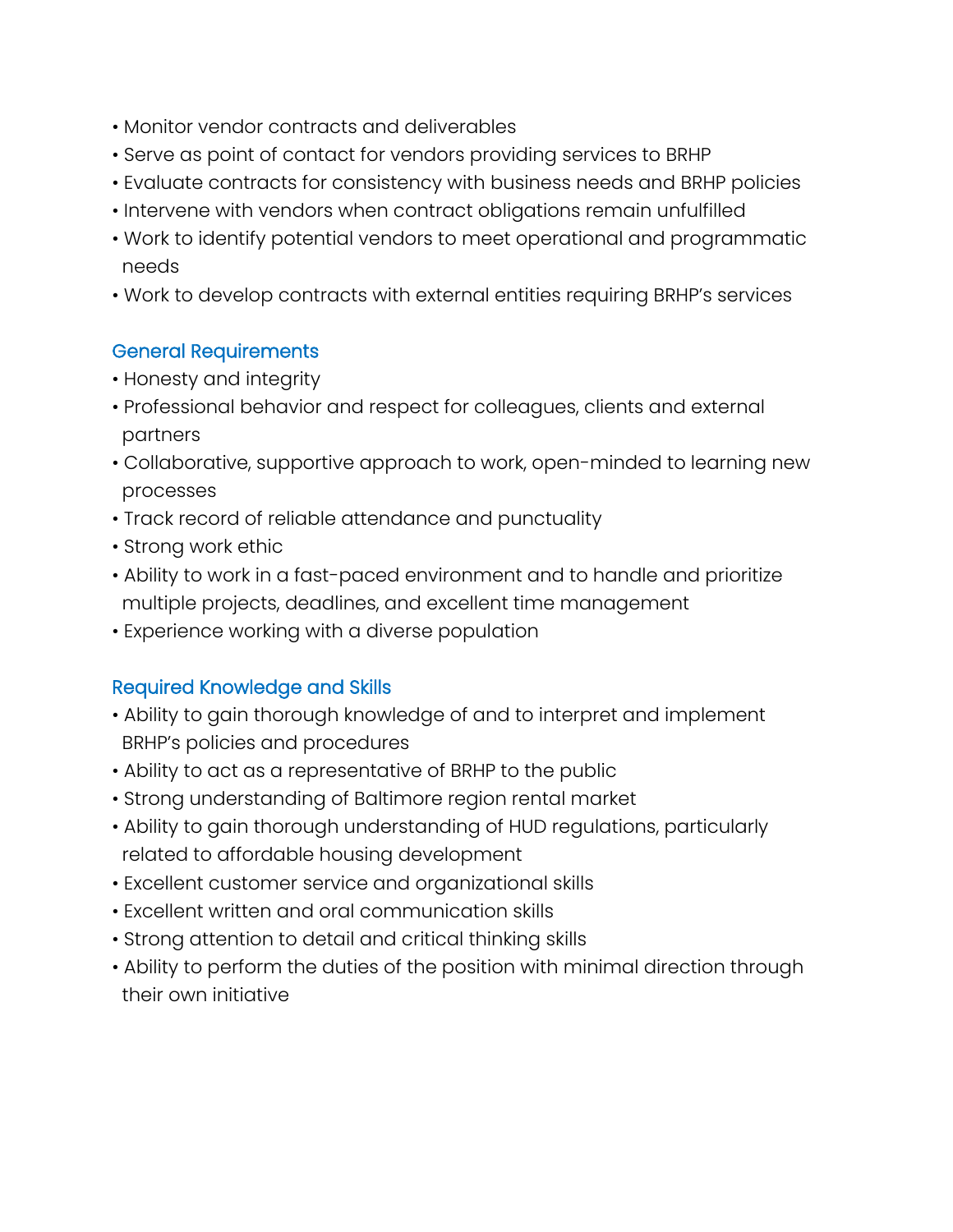# **Qualifications**

- Four-year degree from a regionally accredited institution in Public Administration, Social Science or closely related fields
- Minimum of five years of progressive experience procurement and/or contract management
- Adept with Microsoft Excel and SharePoint
- Valid Maryland driver's license and automobile insurance required

# Preferred Qualifications

- Prior experience with U.S. Department of Housing and Urban Development funded housing programs
- Knowledge of Housing Choice Voucher program regulations
- Familiarity with Yardi database
- Experience developing or managing mixed-finance affordable housing properties
- Experience with structured procurement

## How to Apply

- Submit a cover letter and resume tailored to the Vendor and Procurement Specialist opportunity to resumes@brhp.org. Applications are reviewed on a rolling basis, so please apply at your earliest convenience.
- For more information about the organization, visit www.brhp.org
- Job Type: Full-time, exempt
- Salary: \$52,000-56,000 annually

*\*\*Please note: Though we are currently operating under a hybrid work model, an onsite/in-office presence is required! In addition, under the guidance of the Equal Employment Opportunity Commission (EEOC) on workplace COVID19 vaccination policies and in accordance with BRHP's duty to provide and maintain a workplace that is free of known hazards to protect the health of our employees, their families and our customers, BRHP requires employees to provide proof of the COVID-19 vaccination when asked. Effective July 1, 2021, newly hired employees must provide proof of the COVID-19 vaccination (including initial doses or booster) at Onboarding or within 30 days of the hire date. Only an approved reasonable accommodation will be accepted to be exempted from this requirement for newly hired employees. If*